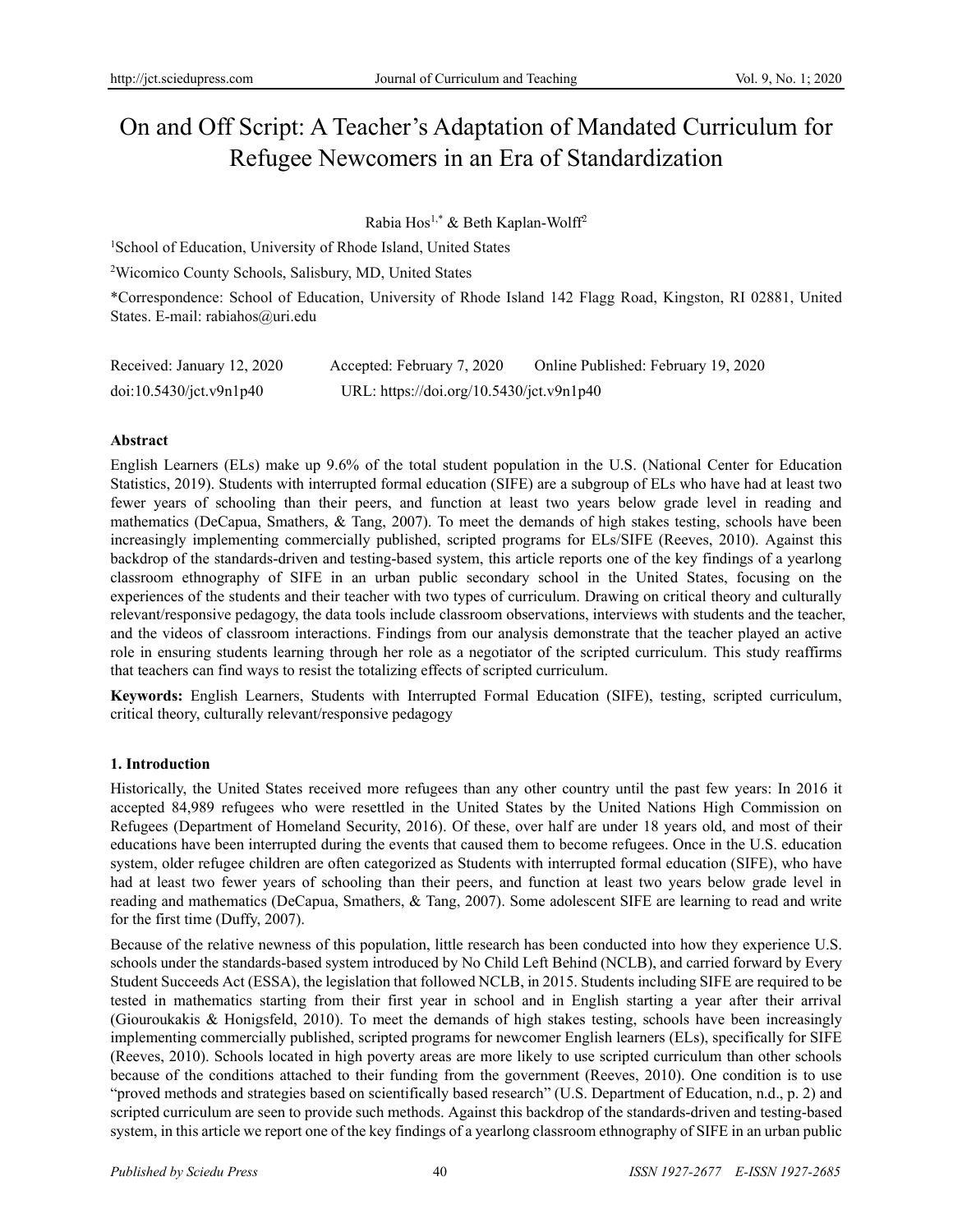secondary school in the United States, focusing on the experiences of the students and their teacher with two types of curriculum. One curriculum was created by the teacher for SIFE; the second was a scripted program imposed on the classroom five months into the school year. We examined classroom observations, interviews with students and teacher, and the videos of classroom interactions. Findings from our analysis demonstrate that the teacher played an active role in ensuring students learning through her role as a negotiator of the scripted curriculum. After reviewing the research on the use of scripted curriculum with ELs, we present our theoretical framework, which draws on critical theory and culturally relevant/responsive pedagogy. Next, we describe the research site and methodology, followed by a presentation of our findings about the academic experiences of refugee SIFE and the shift we documented in the teacher's agency. We discuss implications of these findings for supporting SIFE.

# *1.1 Research on Scripted Curriculum for ELs/SIFE*

Despite the widespread introduction of scripted programs for instruction as a result of NCLB, the achievement gap persists between ELs and non-ELs (Howard, 2010). In 2013, ELs demonstrated proficiency levels that were 23 to 30 percentage points below their English-speaking peers (National Center for Education Statistics, 2015). Their graduation rate is also at 61.1 percent-20 points below the national graduation rate. According to data from National Center for Education Statistics in 2015, ELs graduate from high school "at the lowest rate of all student subgroups."

Although scripted programs have been designed to address NCLB's and ESSA's goals, their use has had many negative consequences, including disengaging students from learning (Costigan, 2008). In Irvine and Larson's (2007) study of the effects of scripted reading packages on students of color who attend schools in impoverished areas, they observed that the focus was "primarily on word-sound correspondence drills and reading behaviors" rather than on "students actively interpreting text or making meaning of it orally or in writing" (p. 62).

In fact, most scripted reading curricula were designed for American students classified as special education and do not meet the needs of ELs (Gándara, Maxwell-Jolly, & Rumberger, 2008). The scripted curricula that have been "developed for native speakers that assume an oral language foundation and access to familiar vocabulary in English" do not acknowledge the needs of ELs, much less SIFE (Harper, de Jong, & Platt, 2008, p. 274). By ignoring ELs' cultural and linguistic needs, scripted programs do not support students learning the academic language needed for success.

In reality, many ELs/SIFE bring a wealth of knowledge and experience into the classroom that needs to be taken into consideration and valued (González, Moll, & Amanti, 2013; Schmidt & Lazar, 2011). This can only be done through delving into ELs/SIFE's funds of knowledge, which is a concept based on the premise that all people are competent, all people have knowledge, and people's life experiences give them that knowledge (Boske & Benavente-McEnery, 2010). Despite the limiting nature of scripted programs, teachers have been successful in negotiating the curriculum and finding a balance between what is appropriate for their students' needs. Next, we discuss the use of culturally responsive instruction with scripted programs.

# *1.2 The Use of Culturally Responsive Instruction and Funds of Knowledge with Scripted Programs*

Some educators have been able to integrate culturally responsive instruction into delivery of scripted reading programs. Nieto and Bode (2008) call for instruction that helps students' reading and writing in ways that they can draw from their backgrounds. Several studies have focused on culturally responsive reading instruction using scripted programs with African Americans and Hispanics. For example, Hefflin (2002) focused on the process of collaboration between two teachers who planned a culturally responsive literature lesson for African- American students with a scripted program. In a study of a culturally responsive teaching practices, the teacher in Powell's study (1997) made home visits to students' homes to get to know her students' cultures and families, then linked the curriculum to her students' background selecting appropriate teaching and learning materials for her students. For example, the teacher asked students to bring artifacts into the classroom so that it was more reflective of their homes such as bringing a Mexican rug to class. A culturally responsive teacher makes use of culturally appropriate texts, establishes classroom atmosphere that allows students to share their backgrounds and connects the classroom instruction to students' backgrounds.

While scripted programs have been widely used in the last decade, there are a handful of studies that examined the effect of certain scripted programs on ELs specifically. Peck and Serrano (2002) examined the effectiveness of Open Court, a scripted reading program, with ELs in elementary grades. They elicited the perspectives of 100 teacher education candidates at California State University Northridge, supervising six student teachers, and examining Open Court manuals and decodable books. They noticed that many of the teachers adapted the curriculum to meet the needs of the students. Teachers modified the lessons with realia, in order to allow students to build background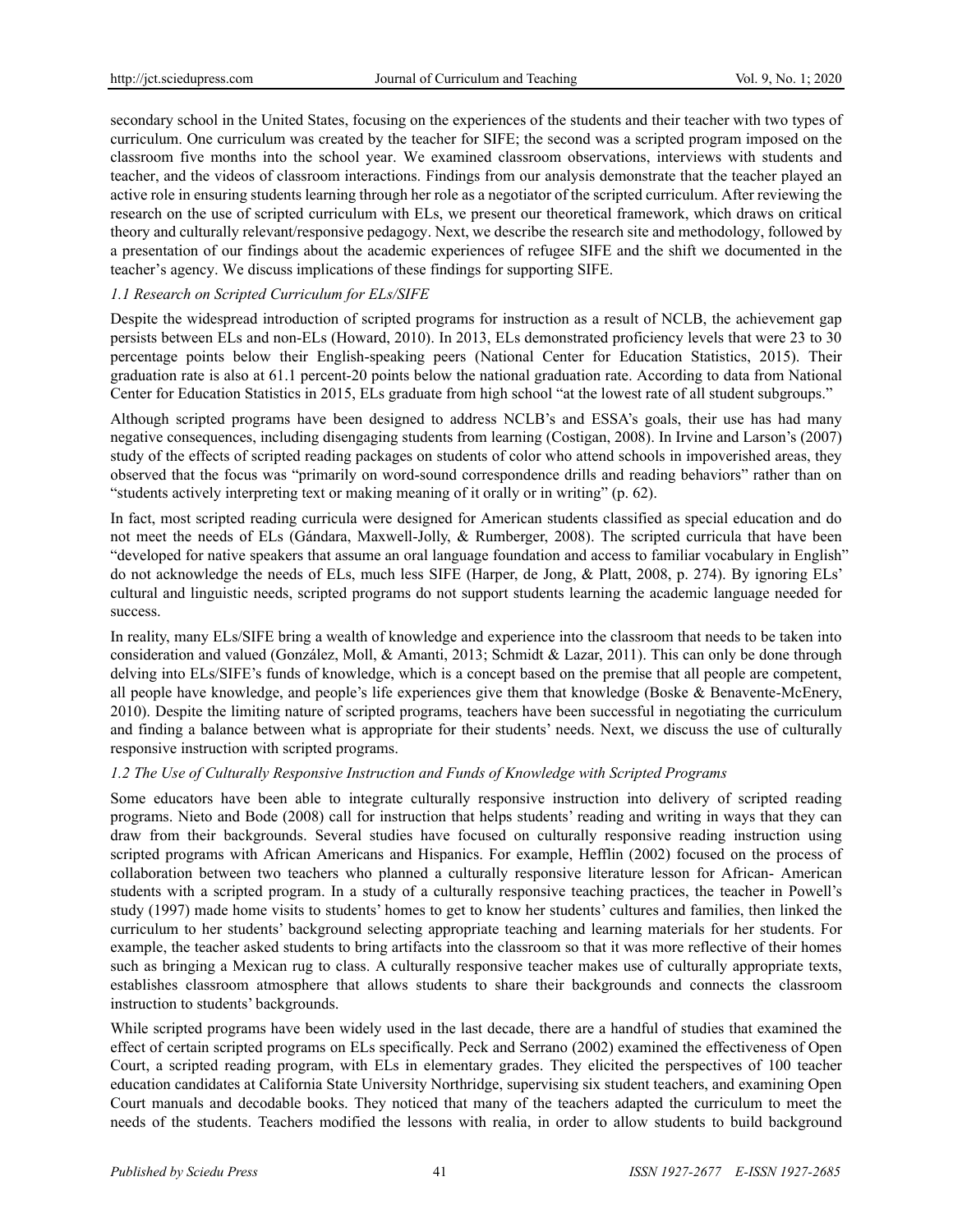knowledge, including vocabulary relevant to students' contexts, and going at a slower pace than the manual mandated.

According to Eisenbach (2012), teachers tend to play three different roles when the scripted curriculum is not aligned with their teaching philosophies: the accommodator, the negotiator, and the rebel. The accommodator solely relies on the scripted program despite personal conflicts with it. The accommodator can be identified by "scripted posters, student-generated scripted work, a scripted word wall, and a bulletin board containing 'unpacked' scripted assessment" (p.154) displayed around the classroom. The rebel teacher, on the other hand, does not follow the scripted curriculum but rather uses her own plans. Finally, the negotiator teacher "infuses her own ideas and beliefs into a prepackaged agenda" (p.154). The negotiator teacher finds ways to pick and choose the activities that would benefit his/her students the most and filling the "non-scripted gaps" with her "own items" (p.155). As presented here, teachers have the potential to provide culturally responsive instruction despite the mandates to use scripted curricula. Next, we describe the theoretical frameworks that informed this study.

## *1.3 Theoretical Framework*

To examine the experiences of refugee adolescent SIFE's and their teacher, we draw on critical theory (Apple, 1995; 2006; 2008; 2009) and culturally relevant/responsive pedagogy (Gay, 2010; Ladson-Billings, 1995).

Scripted programs standardize both the curriculum, in terms of the knowledge purveyed, and the pedagogical practices used by the teacher. By valuing certain types of knowledge, educational systems benefit particular groups in society. As Apple (2012) asserts, "there is a selective appropriation of knowledge" in official curriculum (p. 228). Additionally, Giroux (2000) sees the imposition of commercial scripted curricula as serving a purpose: to "transform public education from a public good, benefiting all students, to a private good designed to expand the profits of investors, educate students as consumers and train young people for the low paying jobs of the new global marketplace" (p. 85).

The state's sanctioning of standard pedagogic practices enables the education system to reproduce inequality and legitimate specific types of knowledge and cultures, thus reproducing unequal relationships among different groups (Freeman, 2005; Giroux, 1995). The use of scripts in reading programs ignores the necessity for teachers to get to know students' diverse backgrounds and needs in order to teach them effectively (Gee, 2008). Despite these externally controlling forces, however, teachers must be seen as active agents rather than passive enforcers of the scripted curriculum (Apple, 1995). Indeed, teachers can challenge and resist the school system. While teachers may have curriculum imposed on them, they also can "attempt to articulate challenges to that control" (Apple, 1995, p. 95). This can be achieved through use of culturally relevant/responsive pedagogy.

Both culturally relevant pedagogy (Ladson-Billings, 1995) and culturally responsive pedagogy (Gay, 2010) agree on making use of the students' funds of knowledge in teaching and learning process. Gay (2010) describes using funds of knowledge in teaching as "building bridges of meaningfulness between home and school experiences as well as between academic abstractions and lived sociocultural realities" (pg.29). It calls for teaching in ways that consider the students' culture and prior experiences as frames of reference.

Although NCLB/ESSA regime has created systems for the strict regulation of curricula, teachers still fight back through their uses of adapted curriculum (Hursh, 2008). Our analysis of the effects of scripted curriculum in the SIFE's classroom illuminates the processes by which this control is imposed and how one teacher responds to this.

# **2. Methods**

We used ethnography to study SIFE's secondary school experiences because of its emphasis on identifying and understanding the meanings that participants make of their experiences (Blommaert & Jie, 2010). The study took place in an urban school serving secondary ELs. High school SIFE enrolling in the city school system were placed in the newcomer program at Georgetown, and later in the SIFE classroom after an academic assessment was completed in the newcomer program. Nineteen students, a certified English to Speakers of Other Languages (ESOL) teacher, and a sign language interpreter were present in the SIFE's classroom, where Author I was a participant observer throughout the school year. During this time, Author I made field notes and audio-recordings of all 140 days and video-recordings for 65 days, with 80-minute class sessions. Author I conducted two semi-structured audio-taped interviews lasting about 40 minutes with the teacher and two semi-structured audio-taped interviews lasting about 10 minutes each with seven focal students chosen based on their level of formal schooling, specifically low levels. In addition, she collected more than 200 classroom artifacts including the teacher-generated and scripted curriculum materials and student work.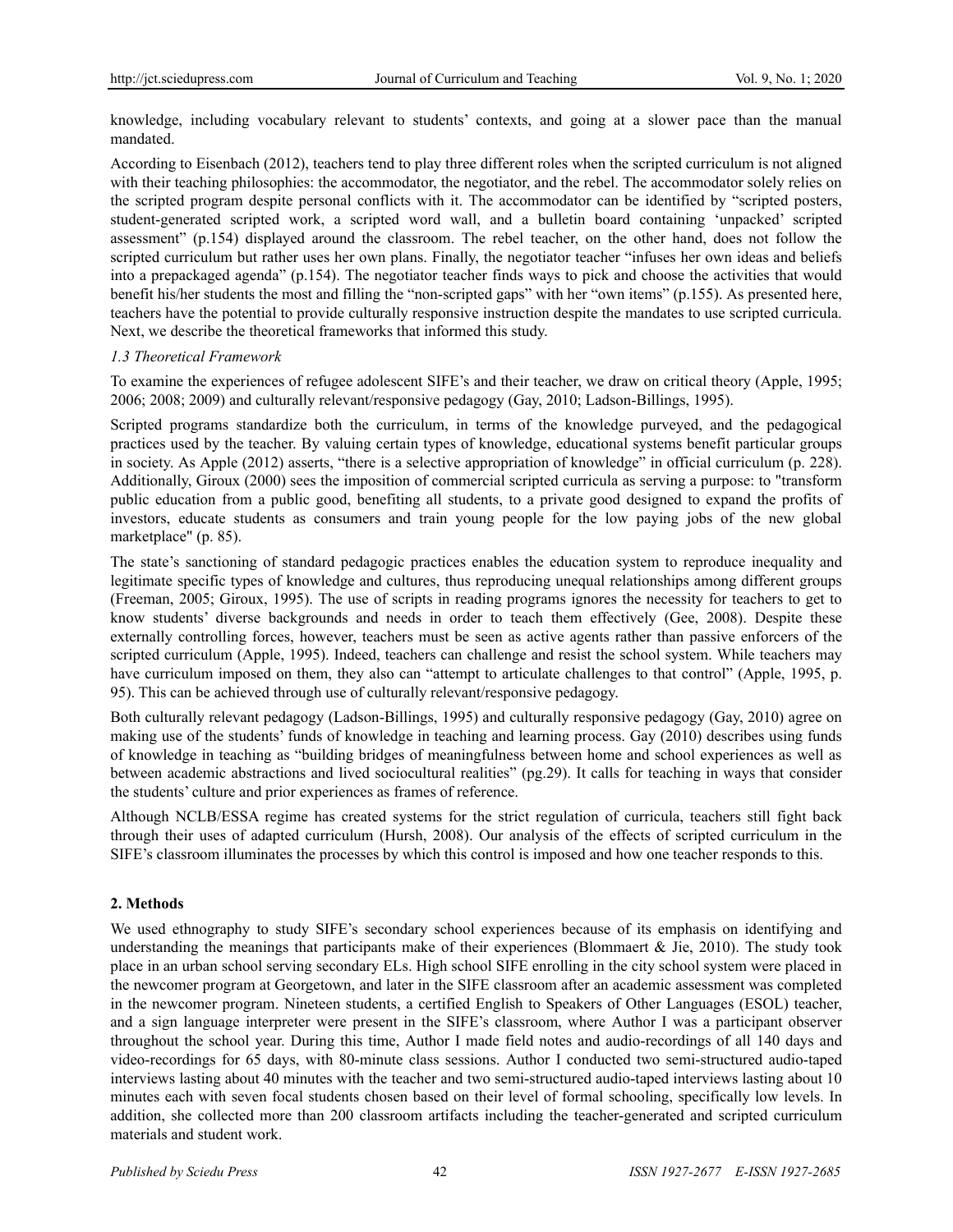Data were analyzed using grounded theory (Charmaz, 2014), which focuses on understanding participants' "lived experience, patterns of experience and judging and appraising the experience" (Hutchinson, 1988, p. 127). The data were analyzed as they were collected following a three-stage process to coding the data: open coding, axial coding, and selective coding (Charmaz, 2014). Field notes, interview transcripts, and collected documents were read multiple times for emerging themes; codes and categories were constructed to identify findings. The effects of the teacher-generated versus the imposed scripted curriculum emerged as one of the key themes, indexing power relations in the school district, the state, and more broadly, the country under NCLB/ESSA.

# *2.1 Researcher Positionality*

The desire to conduct such a study has been partly influenced by Author I's own experiences of being an adolescent EL who has gone through the high school system in the United States. Additionally, her motivation to conduct this study has also been influenced by her experience of being an ESOL teacher for SIFE and other immigrant populations for ten years. During this time, she witnessed many of the structural and curricular difficulties within the education system. She believes that the findings of this study will provide insights to the world of the refugee SIFE and allow researchers, practitioners, and policy makers to improve opportunities for this population.

# *2.2 Research Site: The Secondary SIFE Program*

The study was conducted at Georgetown High School (GHS, a pseudonym), an urban secondary school with about 1200 students in grades 7 through 12 located in a metropolitan city in northeastern United States. GHS had one of the city's highest populations of ELs, housing 394 of the 3,574 ELs in the district. After being placed on the NCLB list of Schools under Review because of its low student performance, GHS had undergone various redesign processes. As part of the most recent reform, the school's Newcomer Program for refugees and immigrants was created as a sheltered ESOL program where, within grade levels, students were grouped according to their levels of formal schooling and proficiency in English (Sunnyside School District, n.d.).

SIFE were instructed by ESOL teachers in English Language Arts (ELA)/ESOL, mathematics, science, social studies, technology, and art. The focus of the classroom ethnography was a daily ESOL/ELA class. Until December (month four of the school year), the number of students in the class fluctuated between 15 and 28; when System 44, the scripted curriculum, was implemented, student numbers were restricted to 19. See Appendix for description of students.

# *2.3 Participants*

As the Appendix shows, students came from three main countries of origin; their ages ranged from 13 to 18; they averaged four years of formal schooling before entering the program. The teacher, Mrs. Smith (a pseudonym), was a white, middle-class female in her mid-thirties. She held a bachelor's degree in English, and a master's degree in Teaching English to Speakers of Other Languages (TESOL) and state certification in TESOL. She had been working in the Newcomer Program for two years, not yet long enough to be tenured in the district. With teaching experience in other U.S. schools and Japan, she was dedicated, organized and creative, and highly respected by both colleagues and students.

# **3. Results**

In this section, we describe the curricular decisions, classroom routines, instructional practices that the teacher created and implemented to help ELs/SIFE transition into the U.S. education system and acquire English. First, we discuss the overall curriculum and curricular decisions at the Sunnyside School District. Then we briefly describe the scripted curriculum that Mrs. Smith was asked to implement and how she adapted it in order to meet the needs of her students in the ELA classroom. We provide an overview of the use of teacher created and scripted curriculum and how they helped and/or hindered learning for ELs/SIFE in the newcomer classroom. We include a discussion of the implications of the scripted and the teacher-created curricula and conclude with students' perceptions of curricula in the classroom.

# *3.1 Curricular Decisions*

In an audit by New York State Education Department of the Sunnyside School District's curriculum, it was concluded that there was a disconnection between what was taught in the school district as compared with the state standards. In order to meet the Adequate Yearly Progress (AYP), the Sunnyside School District administrators had tried out different programs in the district every school year since 2004. There was no unified curriculum for ELs. Some of the resource materials and reading programs previously tried included: High Point Series (National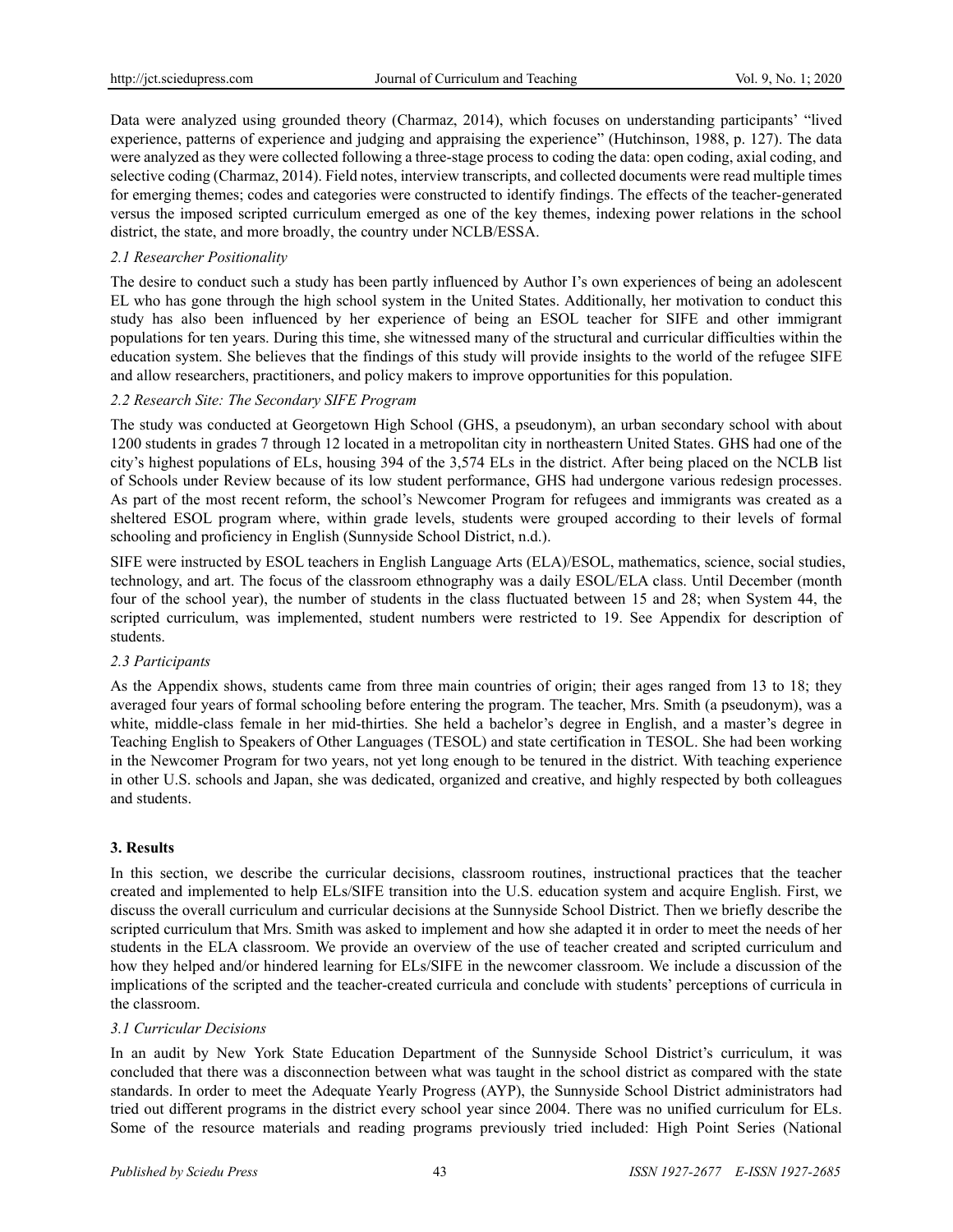Geographic Publishing), Access, Read 180 (Scholastic), and Rosetta Stone. All of these published programs had been purchased by the district since 2005 to meet the needs of ELs/SIFE.

Before the school year started, the district purchased a scripted reading curriculum, System 44, to be used in the 'newcomer classroom' and Mrs. Smith was also trained and told by the administrators that she would be implementing this scripted reading curriculum during her ELA block. However, the computers in the classroom were not prepared until four months into the school year. In the next section we briefly introduce System 44.

# *3.2 Scripted and Teacher-Created Curriculum*

## 3.2.1 System 44

System 44 is a "foundational reading program designed for the most challenged struggling readers in Grades 3-12" (Scholastic, 2009, p.1), replacing an earlier program that proved ineffective with students who "lacked the foundational phonological, decoding, and morphological skills necessary to progress in the face of increasingly challenging texts" (Scholastic, 2008, p. 3). Although System 44 is meant to be used as a stand-alone reading program, Mrs. Smith was instructed to implement it as a supplemental reading program to the ELA class. The program comprises individualized reading software for learning the sound system of English, leveled books also available on audio CD, and individual student workbook and reading workbooks.

Because the logistics of System 44 were not put in place in a timely fashion, Mrs. Smith conducted and put in place literacy activities during the ELA block. We discuss the teacher created curriculum in the following section.

## 3.2.2 Teacher-Created Curriculum

The newcomer program lacked an established curriculum to support the ELs/SIFE. In order to prepare a curriculum that would meet the needs of her students in the classroom, Mrs. Smith conducted home visits to get to know her students before school started as well as throughout the school year. She also read through each students' cumulative folders to get information about them. Mrs. Smith's teaching philosophy focused on creating a learner-centered environment, where students worked in small groups, chose a variety of tasks, shared their work, and learned social skills. Mrs. Smith believed that SIFE needed to be explicitly taught things such as "what's going on in school, the routine, what does it mean to have a change-up schedule" (Interview, 10/24). For Mrs. Smith's students to adapt to the U.S. school culture, learning to follow consistent routines and procedure played a large role. Mrs. Smith intentionally established classroom routines to introduce structure into students' school experience and make it predictable. She believed that because of their previous life experiences "SIFE need mentally engaging lessons that have consistent structure, [and are] repetitive, and predictable" (Interview, 10/21). In the next section we describe the classroom routines and instructional practices during the ELA block.

# *3.3 Classroom Routines and Instructional Practices in ELA*

The students usually arrived between 8:20 and 8:30 a.m. Mrs. Smith typically greeted the students at the door. The students then approached the plastic bins placed behind the work tables to take out their notebooks and color-coded folders for ELA. The students had different colored folders that they kept their classwork and notebooks in. They also had a separate colored homework folder to take out from the classroom. The Essential Question (EQ) was usually displayed on the SMART Board and on chart paper for students to copy in their notebooks. The EQ reflected what the teacher was focusing in her lesson for that day and what students were going to be able to answer at the end of the lesson. The purpose of having the students copy the EQ was for them to be able to refer to it throughout the lesson as well as to give them practice writing in English. At the beginning of the year, while putting this routine in place, Mrs. Smith went around the classroom to compliment students for copying the EQ. After it became a routine for after a few weeks, students automatically did this activity on their own. While students copied the EQ and settled into the classroom, school-wide announcements were made over the intercom. Oftentimes these announcements were not relevant to the students in Mrs. Smith's classroom; however, when there were general announcements that affected the students, Mrs. Smith explained the announcements and discussed them with students before she started her lessons. For example:

The principal announced that there were Regents Exam practices offered for students during the Regents week. Mrs. Smith clarified the Regents week modified schedule and what tests students were going to take after school-wide announcements:

Mrs. Smith said "What is a midterm? Is it at the end of the year, middle of the year?"

Students: "It's a middle of the year test."

Mrs. Smith: "It's a middle of the year test. Are you ready for your English midterm? Tuesday will be our English test,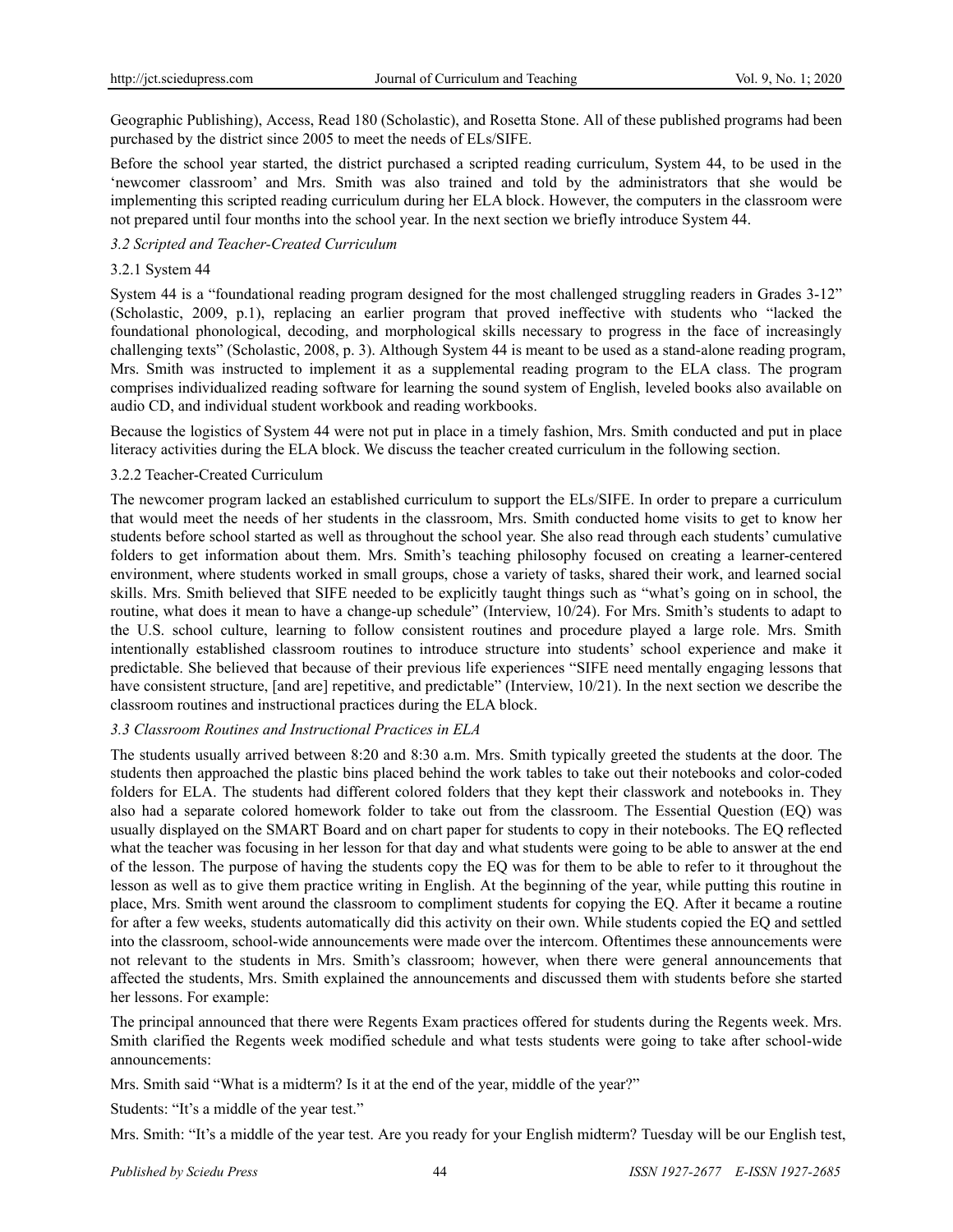Wednesday will be our social studies test, Thursday you will go to take your math test. Your computer class PowerPoint presentation will be on Thursday during science class in the afternoon, and Friday we will have a science test in the morning. Do you have any questions about the tests next week? We have a lot of tests. Make sure you come to school." (Field notes, 1/20)

Although there would not be school for students at GHS during the Regents Exam week, students in the newcomer program were scheduled to take their mid-term exams during the week, when teachers were asked to create a modified schedule for the testing. By clarifying any confusion, Mrs. Smith anticipated that students might be confused by the changes; she thereby eased their transition to school practices.

After starting daily classes with the EQ and morning message, Mrs. Smith's teaching followed what she called a workshop model that included a pattern of a teacher-led bridge and mini-lessons. Teacher-led lessons consisted of whole class and individual work. Every day after school-wide announcements, Mrs. Smith gave students a morning message that followed the same format throughout the year. She wrote the morning message on the SMART Board and read it aloud with the students:

Good morning! Today is Friday, December 3, 2010. It's a B day. We have English and science classes today. Are you ready for the weekend?

## (Video recording, 12/3)

As Mrs. Smith read the above morning message, she clarified for students what a weekend is by asking, "What is a weekend?" Mark responded, "Saturday and Sunday." As displayed in the above extracts, Mrs. Smith's morning message sometimes clarified announcements that students would need to know, repeating information for them. Other times it would allow students to briefly engage in a conversation, integrating cross-disciplinary information such as science and mathematics. Mrs. Smith's morning message that served as the bridge-activity also included an interaction component where students shared something about each other with another student and then with the whole class. For example:

#### What is your favorite kind of ice cream? (Field notes, 10/1)

After the above question was asked, students conversed in their groups, asking each other about what their favorite kind of ice cream was and then reported to the whole group about their friends' favorite kinds of ice cream. At the beginning of the year, in September and October, Mrs. Smith asked students simple conversational questions like the above to be discussed among each other and reported back to the whole class such as, "What sports do you like? (9/21), "Do you have any brothers or sisters? (9/22), "What time do you get up in the morning?" (9/28), "When did you come to the U.S.?" (10/5), etc. These conversational activities allowed students and the teacher to get to know each other and build community while using English.

After the bridge-activity was completed as discussed above, Mrs. Smith led a mini-lesson, oftentimes related to the language objectives of the lesson. The language objectives usually included features of English language such as capitalization, punctuation, use of prepositions, verb tenses, etc. For example:

Mrs. Smith asked students to correct the capitalization errors of the following sentences displayed on the SMART Board:

Mrs. Smith and mohamed were talking. Saen is from thailand. Saleh speaks arabic, but not french. moeh and Moew go to georgetown high school. (Field notes)

Once the sentences above that needed to be corrected were displayed on the SMART Board, Mrs. Smith asked students to volunteer to go on the board to correct the capitalization of the sentences. Mrs. Smith's use of students' names in sentences engaged students more in the lesson, for example:

Mohamed, who is usually very quiet, raised his hand to go up to correct the sentence on the board. (Field notes)

The interactive nature of the language activities using the SMART Board and personal references to individual students within the lesson made students comfortable in contributing to the lesson. Mohamed, who usually did not initiate to volunteer in class seemed to enjoy going to board to correct a sentence with his name in it.

After the bridge and mini lessons, students were asked to engage in 20-minute independent or collaborative activities in three rotations. Below we discuss the activities in these centers in detail. Here it is important to understand that knowledge of these classroom routines allowed the students to become familiar with instructional activities and aware of what Mrs. Smith and the school expected of them. Students rotated through working in an independent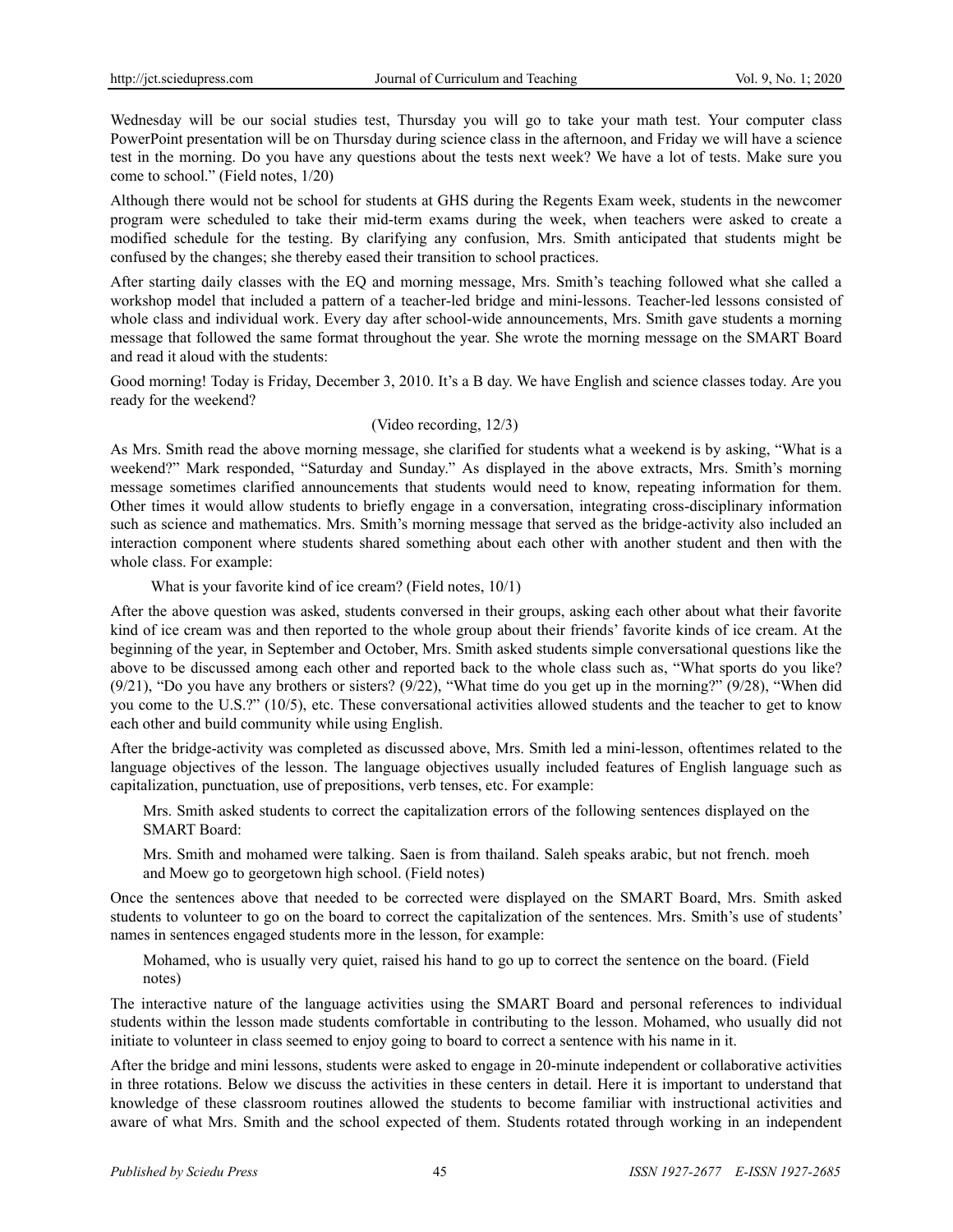reading/writing center, a teacher-guided group, and the computer center, with six students in each rotation. The structure of the rotations differed in such a way that some required small group or partner work, and others individual work. The independent reading, listening, and writing centers set up in different parts of the room and the computer center involved students in working in the groups. Mrs. Smith had designated groups according to students' academic and linguistic proficiencies. Mrs. Smith slowly introduced independent reading in early October of the year. As students started to adjust to reading independently, then Mrs. Smith added independent writing center, listening center (where students listened to audio-books), and partner reading into the rotations. Every day, there was either independent or partner reading, writing, guided groups, and computer centers that allowed students to engage in consistent literacy practices. Figure 1 displays the rotation activities conducted throughout the year.



**Figure 1**. Distribution of Rotations

As displayed in Figure 1, most of the rotations focused on reading, writing, and computer activities, which took an approach to language development that focused on the holistic development of language practices through their application in multiple contexts. For example, the students read books and wrote summaries of them; they wrote about topics of their choice, completed charts and diagrams about lesson topics, or listened to audio-books and discussed them with each other. At the teacher guided reading center, Mrs. Smith conducted guided reading activities with students. She would have a group set of simple books at students' level and engage students in taking turns reading, discussing, and answering comprehension questions about the books read. Each 90-minute block class session ended with a five-minute sharing time where students and teacher revisited the mini-lesson. They shared examples of student work that illustrating the mini-lesson's focus and answered the Essential Question. Having consistent routines and rotations in the classroom helped ELs/SIFE to positively engage in the classroom by allowing them to reduce their anxieties (Author I, 2016; Krashen, 1982). Because the students knew what to expect from the classroom instruction on a daily basis, they were able to focus their energies on learning and contributing to the classroom.

When the computerized software for System 44 was set up four months into the school year, Mrs. Smith administered System 44's baseline Phonics Inventory test, which measures students' decoding and sight word reading fluency. Students started using System 44 at the end of January. Students' use of the individualized software replaced their rotation on the computers in one of the centers in Mrs. Smith's classroom. The System 44 print materials became the focus of another one of the independent centers, the Reading Center. In the next section we discuss the reading and writing activities that the students engaged in during the ELA block as part of their rotations.

## *3.4 Reading and Writing Rotations*

Mrs. Smith believed that "reading and writing are essential to success in all of the academic content areas" (Informal conversation), therefore she created curricular activities that focused on reading and writing, which she introduced gradually. As discussed above, students spent the ELA class in three rotations engaged in reading and writing independently, in guided groups with Mrs. Smith, listening to audio-books, working on the computer, or partner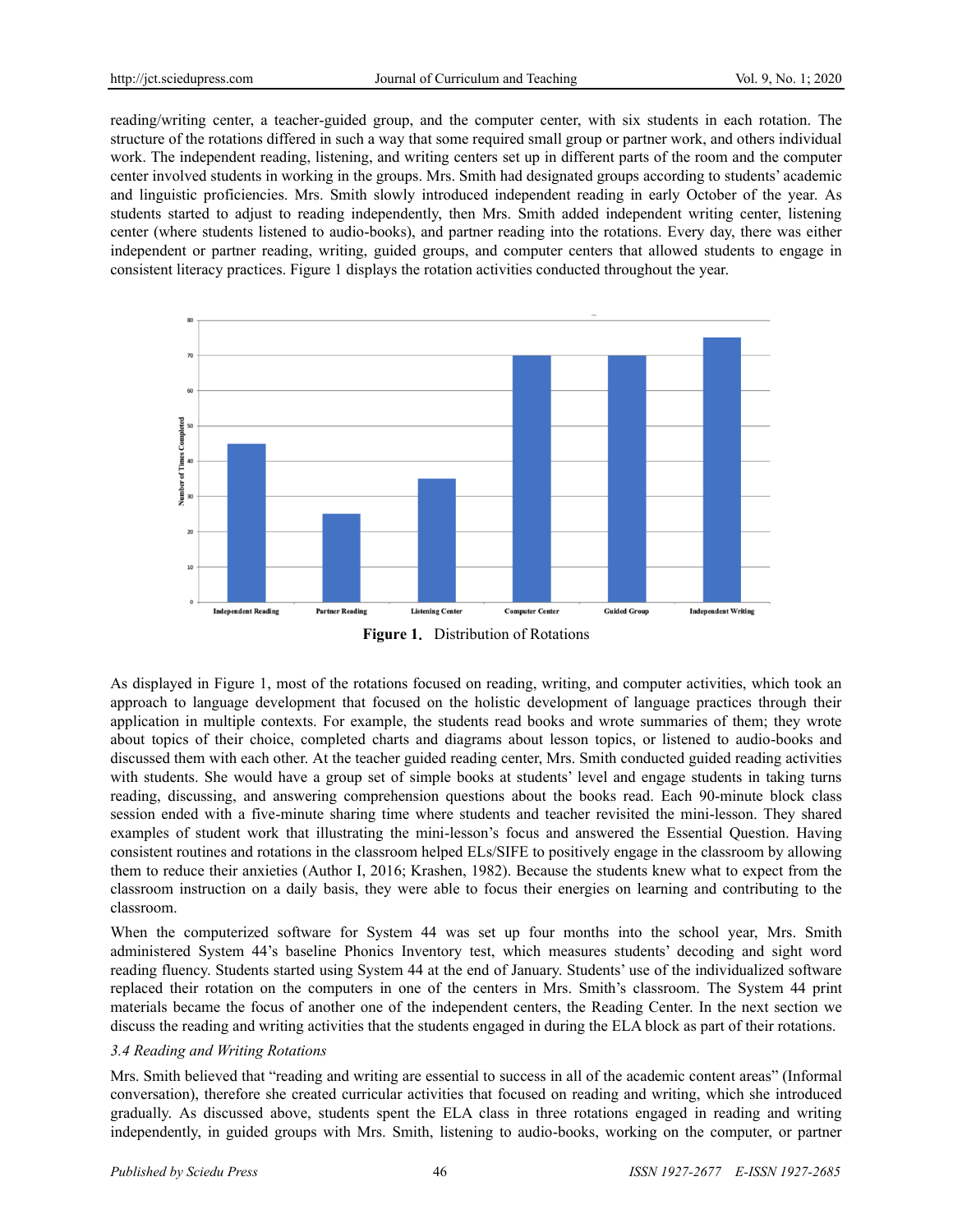reading.

The classroom library consisted of picture books with minimal print. As students read, they completed a simple report as shown in Figure 2.

Reading Report

Name\_\_\_\_\_\_\_\_\_\_\_\_\_\_ Date\_\_\_\_\_\_\_\_\_\_\_\_\_\_\_

The **title** of my book is \_\_\_\_\_\_\_\_\_\_\_\_

The **author** of the book is

This book was (easy, OK, hard) for me to read.

How was the book? Did you like it?  $\odot$  0-1-2-3-4-5  $\odot$ 

**Draw** a picture of the book.

Write a sentence about the book.

# **Figure 2.** Reading Report

\_\_\_\_\_\_\_\_\_\_\_\_\_\_\_\_\_\_\_\_\_\_\_\_\_\_\_\_\_\_\_\_\_\_\_\_\_\_\_\_\_\_\_\_\_\_\_\_\_\_\_\_\_\_\_\_\_\_\_\_\_\_\_\_\_\_\_\_\_\_\_\_\_\_\_\_\_\_\_\_\_\_\_\_\_\_\_\_\_\_\_\_\_\_

\_\_\_\_\_\_\_\_\_\_\_\_\_\_\_\_\_\_\_\_\_\_\_\_\_\_\_\_\_\_\_\_\_\_\_\_\_\_\_\_\_\_\_\_\_\_\_\_\_\_\_\_\_\_\_\_\_\_\_\_.

Figure 2. Reading Report

At the beginning of the year, students wrote basic sentences, yet as the year progressed, they were able to write more about the books they read.

Writing was introduced simultaneously starting from writing sentences to one paragraph essays, then eventually to three paragraph essays. At the sentence level, Mrs. Smith used a writing report, shown in Figure 3, where students practiced their handwriting and drew a picture.

Writing Report  $\mathcal{L}_\mathcal{L} = \{ \mathcal{L}_\mathcal{L} = \{ \mathcal{L}_\mathcal{L} = \{ \mathcal{L}_\mathcal{L} = \{ \mathcal{L}_\mathcal{L} = \{ \mathcal{L}_\mathcal{L} = \{ \mathcal{L}_\mathcal{L} = \{ \mathcal{L}_\mathcal{L} = \{ \mathcal{L}_\mathcal{L} = \{ \mathcal{L}_\mathcal{L} = \{ \mathcal{L}_\mathcal{L} = \{ \mathcal{L}_\mathcal{L} = \{ \mathcal{L}_\mathcal{L} = \{ \mathcal{L}_\mathcal{L} = \{ \mathcal{L}_\mathcal{$ 

 $\mathcal{L}_\mathcal{L} = \{ \mathcal{L}_\mathcal{L} = \{ \mathcal{L}_\mathcal{L} = \{ \mathcal{L}_\mathcal{L} = \{ \mathcal{L}_\mathcal{L} = \{ \mathcal{L}_\mathcal{L} = \{ \mathcal{L}_\mathcal{L} = \{ \mathcal{L}_\mathcal{L} = \{ \mathcal{L}_\mathcal{L} = \{ \mathcal{L}_\mathcal{L} = \{ \mathcal{L}_\mathcal{L} = \{ \mathcal{L}_\mathcal{L} = \{ \mathcal{L}_\mathcal{L} = \{ \mathcal{L}_\mathcal{L} = \{ \mathcal{L}_\mathcal{$  $\mathcal{L}_\mathcal{L} = \{ \mathcal{L}_\mathcal{L} = \{ \mathcal{L}_\mathcal{L} = \{ \mathcal{L}_\mathcal{L} = \{ \mathcal{L}_\mathcal{L} = \{ \mathcal{L}_\mathcal{L} = \{ \mathcal{L}_\mathcal{L} = \{ \mathcal{L}_\mathcal{L} = \{ \mathcal{L}_\mathcal{L} = \{ \mathcal{L}_\mathcal{L} = \{ \mathcal{L}_\mathcal{L} = \{ \mathcal{L}_\mathcal{L} = \{ \mathcal{L}_\mathcal{L} = \{ \mathcal{L}_\mathcal{L} = \{ \mathcal{L}_\mathcal{$  $\mathcal{L}_\mathcal{L} = \{ \mathcal{L}_\mathcal{L} = \{ \mathcal{L}_\mathcal{L} = \{ \mathcal{L}_\mathcal{L} = \{ \mathcal{L}_\mathcal{L} = \{ \mathcal{L}_\mathcal{L} = \{ \mathcal{L}_\mathcal{L} = \{ \mathcal{L}_\mathcal{L} = \{ \mathcal{L}_\mathcal{L} = \{ \mathcal{L}_\mathcal{L} = \{ \mathcal{L}_\mathcal{L} = \{ \mathcal{L}_\mathcal{L} = \{ \mathcal{L}_\mathcal{L} = \{ \mathcal{L}_\mathcal{L} = \{ \mathcal{L}_\mathcal{$  $\mathcal{L}_\mathcal{L} = \{ \mathcal{L}_\mathcal{L} = \{ \mathcal{L}_\mathcal{L} = \{ \mathcal{L}_\mathcal{L} = \{ \mathcal{L}_\mathcal{L} = \{ \mathcal{L}_\mathcal{L} = \{ \mathcal{L}_\mathcal{L} = \{ \mathcal{L}_\mathcal{L} = \{ \mathcal{L}_\mathcal{L} = \{ \mathcal{L}_\mathcal{L} = \{ \mathcal{L}_\mathcal{L} = \{ \mathcal{L}_\mathcal{L} = \{ \mathcal{L}_\mathcal{L} = \{ \mathcal{L}_\mathcal{L} = \{ \mathcal{L}_\mathcal{$ 

Name Date Date  $\Box$ 

**Figure 3.** Writing Report

\_\_\_\_\_\_\_\_\_\_\_\_\_\_\_\_\_\_\_\_\_\_\_\_\_\_\_\_\_\_\_\_\_\_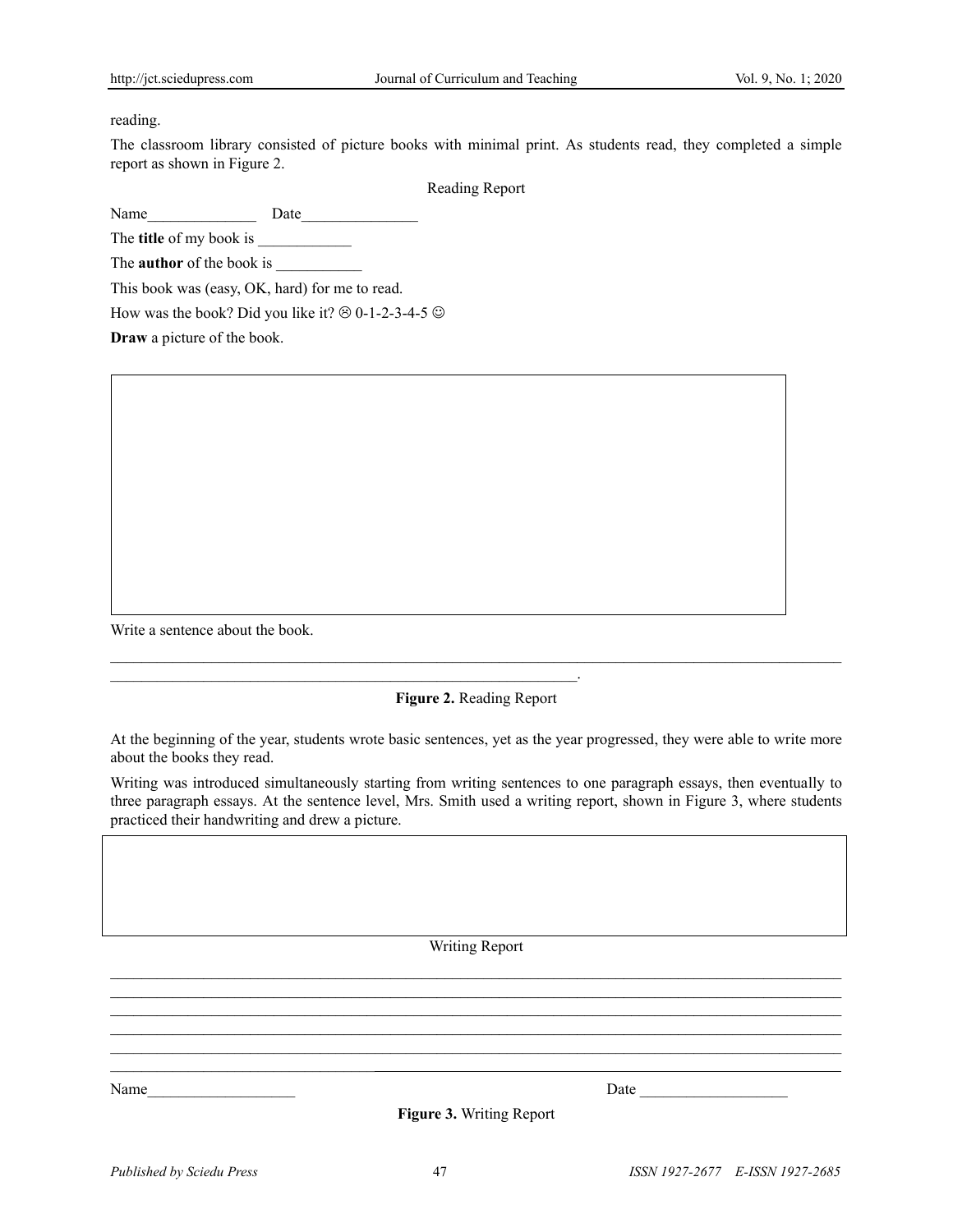

**Figure 4.** Main Idea and Supporting Details Graphic Organizer

After modeling how to write main ideas and details, students used the graphic organizer to start writing their paragraph. With a strong foundation writing simple sentences, students transitioned into more complex writing, working independently.

To monitor students' progress, Mrs. Smith asked students to turn in their completed writing assignments daily, then she provided feedback for each text every day. To make complex writing easier, Mrs. Smith provided students with a checklist to use before submitting their assignments, as shown in Table 1.

|  |  |  |  | Table 1. Mrs. Smith's Writing Checklist |
|--|--|--|--|-----------------------------------------|
|--|--|--|--|-----------------------------------------|

| Mrs. Smith's Writing Checklist |                |                                                                                                                                         |  |  |  |  |
|--------------------------------|----------------|-----------------------------------------------------------------------------------------------------------------------------------------|--|--|--|--|
|                                |                | Does my paragraph have an introduction (a beginning) that tells about what the paragraph is about?                                      |  |  |  |  |
|                                | 2              | Does my paragraph have three or more body sentences (the middle) that tell about my ideas?                                              |  |  |  |  |
|                                | 3              | Does my paragraph have a conclusion (an end) that tells a little more about the introduction?                                           |  |  |  |  |
|                                | $\overline{4}$ | Do my sentences have capital letters at the beginning of sentences? Do I have capitals for names and other important<br>words $(ABC)$ ? |  |  |  |  |
|                                | 5              | Do I use periods (.), exclamation points $(!)$ , and question marks $(?)$ ?                                                             |  |  |  |  |
|                                | 6              | Did I check my spelling?                                                                                                                |  |  |  |  |
|                                | $\tau$         | Did I draw a picture to tell about my paragraph?                                                                                        |  |  |  |  |
|                                | 8              | Did I read my paragraph to see if it sounds right?                                                                                      |  |  |  |  |

Students also used the writing checklist during the process of peer-reviewing each other's writing. For the last part of the writing checklist, Mrs. Smith asked students to read their essays to another peer in the classroom and make sure it sounds right. While one student read his/her own essay, the other student listened and then provided feedback.

Reading and writing were the centerpiece of Mrs. Smith's pedagogy for literacy and English language learning, through which she scaffolded students into engaging with challenging texts. Mrs. Smith encouraged students to be creative and write about a variety of topics they were interested in. One day in April as students wrote on these topics during class, they were enthusiastic about finishing their essays to be shared during class time, as the topics were meaningful to them. By May, students could write a three-paragraph essay that asked students to think critically about issues in their lives. For example, Sunny wrote about the poor conditions at his house and what he wanted to change about them:

Today I want to talk about my house. I want to change my windows, my bathroom, and my kitchen. In my house there are many windows with glass that is broken. I call the landlord but they do not come to my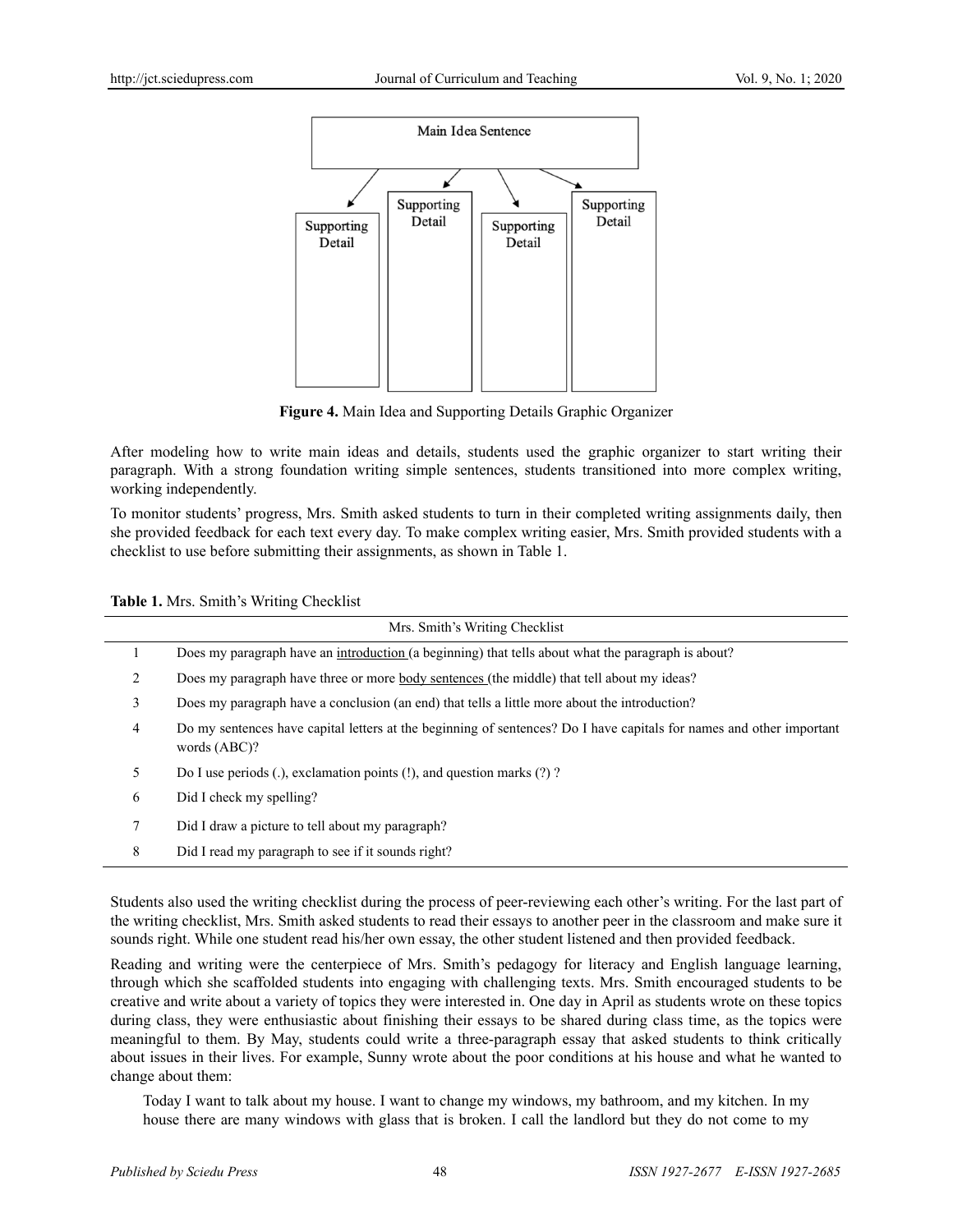house. I want to change my bathroom because it's too small, we need a bigger bathroom. I also want to change my kitchen because it's too small. We need a bigger kitchen to make things. There is also a leak on my water tap. If I can change these things, it would be great!

After providing feedback on drafts, Mrs. Smith allowed students to edit and finalize their essays. Students also shared their essays during presentation time in class. After one such presentation, during the writing rotation, Mrs. Smith encouraged Sunny to call his landlord about his housing conditions, and offered to help him. Sunny said that he was going to call his landlord after school that day.

Mrs. Smith's curriculum and pedagogy focusing on literacy gave ELs/SIFE an opportunity to write critically about real-life issues, which made the students feel empowered to take initiative about problems they faced in real life. The students learned through the establishment of routines, meaningful instruction that met both content and language objectives, and the opportunity to write on meaningful topics. Mrs. Smith's approach to teaching ELs was consistent with best practices for ELs. As students in Mrs. Smith's classroom had different backgrounds and schooling experiences, by asking students to work cooperatively, she created communities of learners (Rogoff, 1994). She had differentiated work for students and asked students to work cooperatively to support each other. Mrs. Smith made language and concepts more comprehensible and memorable through the visual scaffolds she consistently integrated into her lessons. She also built on students' backgrounds as she introduced new vocabulary and concepts. Although her curriculum and instructional practices seemed to work well for the ELs/SIFE in her classroom, there were limitations that hindered Mrs. Smith's ability to offer more rigorous and grade level content for the students. We discuss the implications of the scripted and the teacher-created curricula in the next section. First, we discuss three themes from our analysis of the System 44 curriculum: A focus on phonics rather than meaning making, student disengagement and increased competition, and restricted teacher agency and students' perceptions of the curricula.

## *3.5 Implications of Scripted and Teacher-Created Curricula*

## 3.5.1 Focus on Phonics

The focus of System 44 as a reading program was on phonics. The ELs/SIFE in Mrs. Smith's classroom had trouble making meaning from the words the program focused on, which were decontextualized and unrelated to student experience. When students started to navigate the components of System 44, they had a difficult time during individualized computer time and independent reading time. It took some time for the students to remember their username and passwords. The directions on the computer were not explicitly explained. They also encountered technical difficulties with the computer. As Sunita reported, "System 44 is hard to understand" (Interview, 3/3). Indeed, we observed one of the students, Saleh, working on the computer software: as the computer presented words to be pronounced and recorded through a microphone:

The word "hum" appears; Saleh reads: "him."

The word "mud" appears; Saleh reads: "mad."

The word "fin" appears; Saleh reads: "fan." (Field notes, 5/24)

Despite incorrectly pronouncing all of the words presented and not comprehending the text at the end of the unit, Saleh was automatically passed by System 44 to the next level of work on the computer. And although as an administrator of System 44, Mrs. Smith was able to listen to Saleh's mistakes, there was not a way to have him to re-do the section to improve his pronunciation. Thus, as Mrs. Smith noted, the software was limiting:

I think [the students] could have maybe understood it better if I was able to look and see where they were at and then model it for them on another computer. The [publisher's] rep said we can't jump into the software, so there was no way for me to model. The software has a lot of limitations. (Interview, 5/25)

Finally, although some students were able to decode the text presented on the computer, when their comprehension was evaluated in System 44's progress reports, most scored low (see Appendix for comprehension scores). Very few SIFE made progress in literacy and learning English once System 44 was implemented according to the System 44 assessments. Three students who had more previous formal education made the most progress decoding words, while those with less formal education made minimal progress.

3.5.2 Disengagement and Increased Competition

Once System 44 was implemented, some students in Mrs. Smith's class became disengaged from classroom activities for various reasons. Many of them encountered multiple technical problems with System 44, from ongoing difficulties logging in to the computer to problems with the microphones not picking up their voices. As a result, during the year many students lost almost half of the 20 minutes of their allocated computer time trying to resolve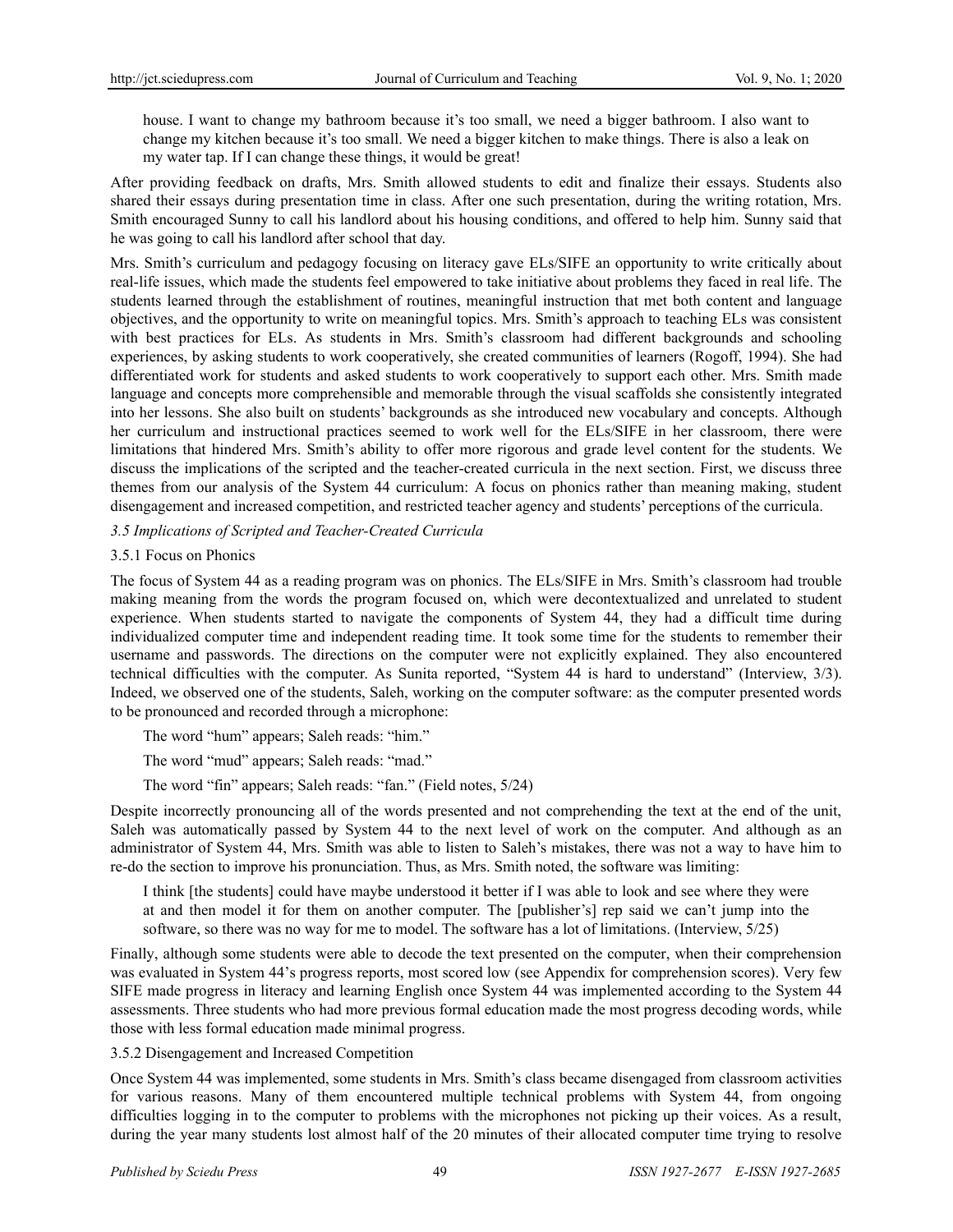these difficulties, with no technical support provided by the school. In addition, we observed a group of young men regularly went to the bathroom during System 44 computer time. In one month, for example, Saleh, Hasan, Ray, and Kurung took an average five minutes of the computer time to visit the bathroom (Field Notes, 5/20).

In contrast to the disengaged students, as some of the higher-level students realized that there were different levels in System 44, they started competing with each other. For example, Mark and Moew sat next to each other during computer time and watched each other's progress as they raced through the program to get ahead. This increased competition changed how students treated each other prior to System 44, when they had been more cooperative and respectful. For example, Moew started to be less sensitive about being a part of the community but started to act like he was superior to others and this was evident when he kept pointing to his superior progress on the computer while sitting next to Mark (Field notes, 5/24). When Haoh asked Moew for help one day, Moew kept working on his computer and disregarded Haoh's request for help, instead laughed at him (Field notes, 5/25). The decontextualized activities of the System 44 computer program thus negatively affected students' learning and interactions with each other. In addition to the individualized computer software that students used during computer rotation, Mrs. Smith also made use of the reading library and the student workbooks. The decodable workbook and the reading workbook were used during Mrs. Smith's guided work with students. Although each student was assigned a workbook, they did not make use of it extensively. Mrs. Smith decided that the workbooks were not helpful, as "the vocabulary was not contextual." The following example of a decodable reading passage used during guided instruction center illustrates this problem: "Jen is a jock. Jen met Jin on a run. Jin asked Jen to wed. Jen cannot wed yet. Jen is in a jam. Jen jets" (Field notes, 5/24). The library books were also available on CD so students either listened to the audio while following along the book, or read the books in the library during independent reading center.

#### 3.5.3 Restricting Teacher Agency

Finally, our analyses showed that the imposition of the scripted curriculum had direct consequences for the autonomy and professionalism of the teacher. Mrs. Smith was forced to limit time for activities that yielded results for the ELs/SIFE in her classroom such as reading books at students' level and writing based on open-ended prompts. Instead she had to use the decodable library books provided by System 44. The use of these materials impinged on Mrs. Smith's autonomy, creativity, and efficacy. After trying to use the scripted texts during the guided instruction center, Mrs. Smith used only some of System 44's instructional activities such as the independent reading, listening to audios, and computer software in the ELA class. Even though Mrs. Smith voiced her concerns about the decodable library books, feeling that they were not appropriate for SIFE, she was asked to continue to use these materials. According to Mrs. Smith, System 44's reading library and workbooks:

Aren't for these kids. The representative keeps saying that all these books are decodable but Haoh can decode and read all the words in these books but he has no clue what he is reading. This program shouldn't be used with SIFE. (Interview, 5/25)

Although Mrs. Smith was required to implement System 44, as much as possible she contextualized learning for ELs/SIFE in relation to their backgrounds. When she was supposed to be following the scripted curricula, she mostly focused on contextual reading and writing in order to prepare her students for academic settings. She was able to shift away from the scripted curriculum through implementing parts of System 44 while also teaching her own curriculum that focused on reading and writing. She was a negotiator of the scripted curriculum rather than accommodator or a rebel.

System 44 failed to respond to the SIFE's unique cultural and linguistic needs and interests. Although the technological component of the System 44 seemed to motivate students to keep using the software, many students were intrinsically motivated to learn English, therefore engaged in activities that Mrs. Smith set up for them. In the next section, we discuss the students' perceptions of curricula in the classroom.

## *3.6 Students' Perceptions of Curricula in the Classroom*

System 44 was designed to help EL's linguistic needs by first teaching them about the English language system, including decoding, spelling, word patterns and word meaning. However, ELs/SIFE needed additional guidance from Mrs. Smith in order to understand the language system through clear explanation. Although System 44 was to be followed independently, Mrs. Smith implemented guided reading practice with the different groups of students during the rotations.

The findings indicated that System 44 provided some strategies for understanding English language usage for ELs/SIFE in the areas of decoding of words and speaking more English. For example, Haoh said that System 44 "helped to speak more English" (Haoh, 5/26). Than also believed that System 44 "provided better pronunciation"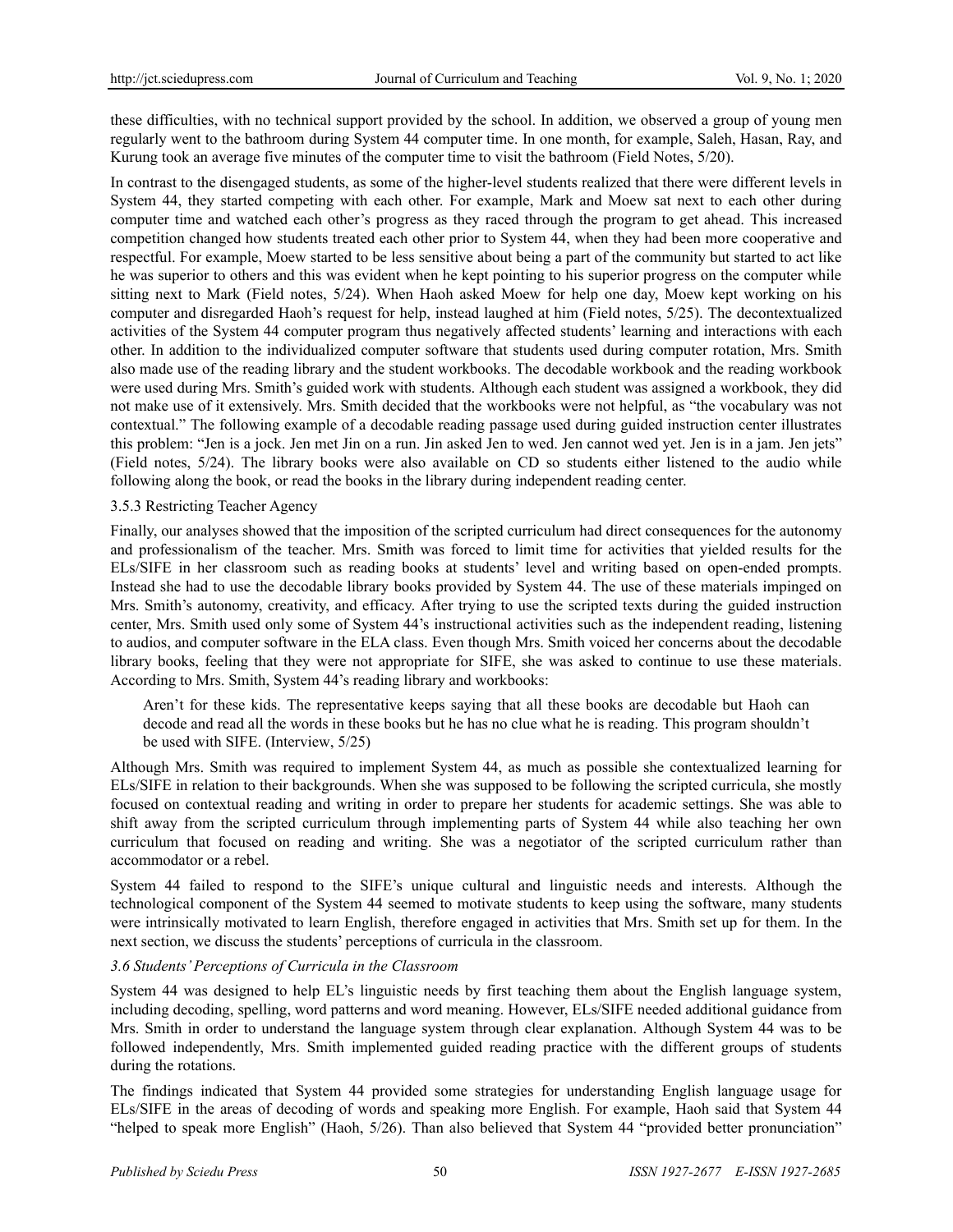(Than, 3/7). Perry also believed that System 44 "helped to learn to read sounds" (Perry, 5/26).

On the other hand, almost all of the students reported that the independent use of the audio-CD's was not helpful. For example, both Ray and Haoh reported that the System 44 books and the CD's did not "help learn to read" (Ray & Haoh, 5/26). In contrast, they thought that "reading Mrs. Smith's books helped" (5/26). The students enjoyed reading non-System 44 books that met their individual interests and reading levels. In fact, this was largely due to the fact that System 44 books did not correspond the levels and background of the ELs/SIFE. For example, Perry and Saleh both commented that they do not like to read the System 44 books. Saleh said that, "Sometimes I don't like to read books over there" (Saleh, 5/25). Additionally, for Saleh and Moeh and other students, "doing system 44 with Mrs. Smith helped to learn more English and read better" (Saleh & Moeh, 5/26).

Aside from System 44 materials, most of the students enjoyed reading and writing. Moeh and Haoh thought that "writing about different topics helped to get better at writing in English" (Moeh & Haoh, 5/27). All of the students thought that Mrs. Smith's guided reading and writing rotation helped them to learn more English. When they were set to read independently, the students reported that they needed more guided support for comprehension. The students also believed that the conversational interactions in the classroom helped them to speak more English. Than indicated that "I get better at speaking out and sharing" (Than, 5/27).

While implementation of System 44 was not a choice for Mrs. Smith, she successfully managed to implement different components of the software along with her own curriculum to meet the needs of the ELs/SIFE. The classroom observations and students' perceptions indicate that System 44 did not meet the needs SIFE who need additional support and guidance. Even though students found some of System 44 components helpful, overall, they felt that Mrs. Smith's materials were better comprehensible for them and helped them learn more English.

While the scripted curriculum was limited, Mrs. Smith's approach to designing curriculum that met the needs of the refugee ELs/SIFE created a positive learning environment for students and helped them adjust to the school in the United States. Although the content knowledge for students was limited, Mrs. Smith's emphasis on literacy building through reading and writing helped students to gain academic knowledge in reading and writing, which would help them once they transition into the mainstream classrooms.

# **4. Discussion**

The findings of this study demonstrate that teacher-created curriculum with meaningful activities contributed to positive adaptation of SIFE into the U.S. education system. Using learner-centered pedagogy, Mrs. Smith considered students' educational and cultural backgrounds by valuing their thoughts and values and the level of their knowledge of English and academic content. Not only did the teacher created curriculum provide differentiation that was beneficial to students, it also provided the teacher with the ability to manage learning activities. Through the planning of activities that appealed to the diverse interest of students and took into effect the different styles of learning, Mrs. Smith promoted language and academic development. Students made progress under her curriculum; by the end of the year all students were able to write three-paragraph essays on meaningful topics and able to read simple books and comprehend to it. With the use of authentic writing lessons, many of them showed growth in writing about various topics. The use of consistent routines and modelling of classroom tasks supported SIFE's transition into their secondary schooling in the U.S. and provided opportunities for students to interact with each other in meaningful ways. At the same time, the teacher acted creatively and autonomously in response to her knowledge of students.

In contrast, under System 44 students were refocused to skills-driven work that was decontextualized from relevant contexts and instead focused on tasks unrelated to their lives. In parallel, the teacher's role was reduced primarily to being an administrator of the system. However, Mrs. Smith as the "negotiator" (Eisenbach, 2012) of the scripted curriculum package picked and chose what was best for her students. Overall, System 44 exemplifies what Apple (1990) calls a "teacher-proof curriculum" (p. 52). System 44's instructional material is prescribed, with student workbooks, levelled library books, and software that trains students on phonics rather than supporting meaning making. Apple (2008) notes that scripted curricula include "goals, strategies, tests, textbooks, worksheets, and appropriate student responds" within the program so the teacher becomes the moderator of the system rather than a critical theorizer about how the curriculum can meet student needs.

This study reaffirms that teachers can find ways to resist the totalizing effects of scripted curriculum. By resisting use of the scripted curriculum at key pedagogical moments, Mrs. Smith actively responded to systems that disempowered her and her students (Aronowitz & Giroux, 1991). For example, she was able to connect with Sunny about his home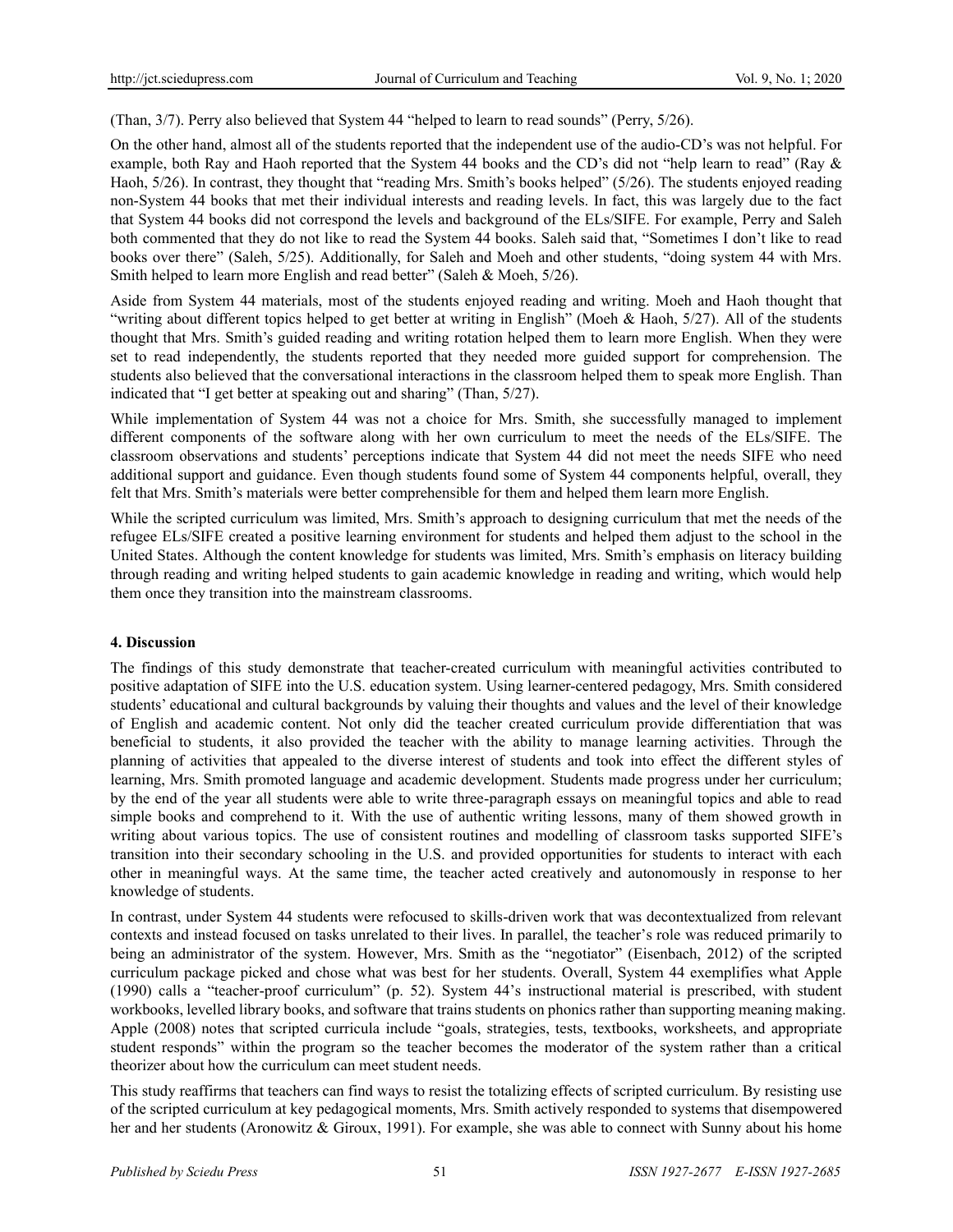life as a result of a teacher-created writing assignment. The creativity and community-centered mentality that Mrs. Smith inspired in her students made for truly individualized instruction that would not have been possible with a limited scripted curriculum. She used culturally responsive instruction that considered students' funds of knowledge (Gay, 2010; Moll, Amanti, Neff, & González, 1992). Her professional and personal values allowed her to implement what she felt was best for her students even though it meant resisting structures within the school, despite not yet having attained tenure in the school district. This study supports the conclusion that teachers who resist the scripted curriculum are engaged in purposeful activities that represent their professional identity and beliefs about learning (Eisenbach, 2012). However, not all teachers have the courage of their convictions and are comfortable risking their own positions by disregarding school mandates.

Ultimately, replacing high-quality teaching that responds to the specific needs of SIFE with commercial, scripted curriculum works to reproduce the marginalized status of ELs/SIFE in the United States. As Irvine and Larson (2007) argue, packaged scripted curricula "support particularly disadvantaging pedagogies in districts serving primarily poor, working-class, and language minority students" (p. 67). Many SIFE live in highly segregated and impoverished areas; they are already at a disadvantage because of their prior schooling experiences and socioeconomic status (Curry, 2007; Hos, 2016). For these students, the time wasted on scripted reading curriculum is time they can ill afford in their efforts to catch up on education. Despite past traumatic experiences, most SIFE are ambitious, resilient, and diligent about learning English (Hos, 2014). They care about their studies. To help these students succeed, schools must tailor their pedagogical techniques to what works best for the adolescent refugee SIFE while assisting them in linking their previous knowledge and experiences, that is, in making connections to their new knowledge.

# R**eferences**

- Apple, M. W. (2012). *Knowledge, Power, and Education: The Selected Works of Michael W. Apple.* Routledge. https://doi.org/10.4324/9780203118115
- Apple, M. W. (2009). *Global crises, social justice and education*. Routledge. https://doi.org/10.4324/9780203861448
- Apple, M. W. (2008). Controlling the work of teachers. In D.J. Flinders & S.J. Thornton (Eds.), *The curriculum studies reader* (pp. 183-197). Routledge.
- Apple, M. W. (1995). *Education and Power* (2nd ed.). Routledge.
- Apple, M. W. (1990) *Ideology and curriculum*. New York: Routledge.
- Aronowitz, S., & Giroux, H. (1991). *Postmodern education: Politics, culture and social criticism*. University of Minnesota Press.
- Hos, R. (2016). Caring is not enough: Teachers' Enactment of Ethical Care for Adolescent Students with Limited or Interrupted Formal Education (SLIFE) in a Newcomer Classroom*. Education and Urban Society, 48,* 479-503.
- Hos, R. (2016-OnlineFirst). The Lives, Aspirations, and Needs of Refugee and Immigrant Students with Interrupted Formal Education (SIFE) in a Secondary Newcomer Program. *Urban Education.*  https://doi.org/10.1177/0042085916666932
- Blommaert, J., & Jie, D. (2010). *Ethnographic fieldwork: A beginner's guide.* Multilingual Matters. https://doi.org/10.21832/9781847692962
- Boske, C., & Benavente-McEnery, L. (2010). Taking it to the streets: A new line of inquiry for households, schools, and communities. *Journal of School Leadership*, *20*(3), 369-398. https://doi.org/10.1177/105268461002000306
- Charmaz, K. (2014). *Constructing grounded theory* (2nd ed.). Sage.
- Costigan, A. T. (2008). Canaries in the coal mine: Urban rookies learning to teach language arts in "high priority" schools. *Teacher Education Quarterly*, *35*(2), 85-102.
- Curry, M. J. (2007). A "head start and a credit:" Analyzing cultural capital in the basic writing/ESOL classroom. In J. Albright & A. Luke (Eds.), *Pierre Bourdieu and literacy education* (pp. 275-295). Lawrence Erlbaum.
- DeCapua, A., Smathers, W., & Tang, L. (2007). Schooling, interrupted. *Educational Leadership, 64*, 40-46.
- Duffy, J. N. (2007). *Writing from these roots: Literacy in a Hmong American community*. University of Hawaii Press.
- Eisenbach, B. B. (2012). Teacher belief and practice in a scripted curriculum. *The Clearing House: A Journal of Educational Strategies, Issues and Ideas, 85*(4), 153-156. https://doi.org/10.1080/00098655.2012.663816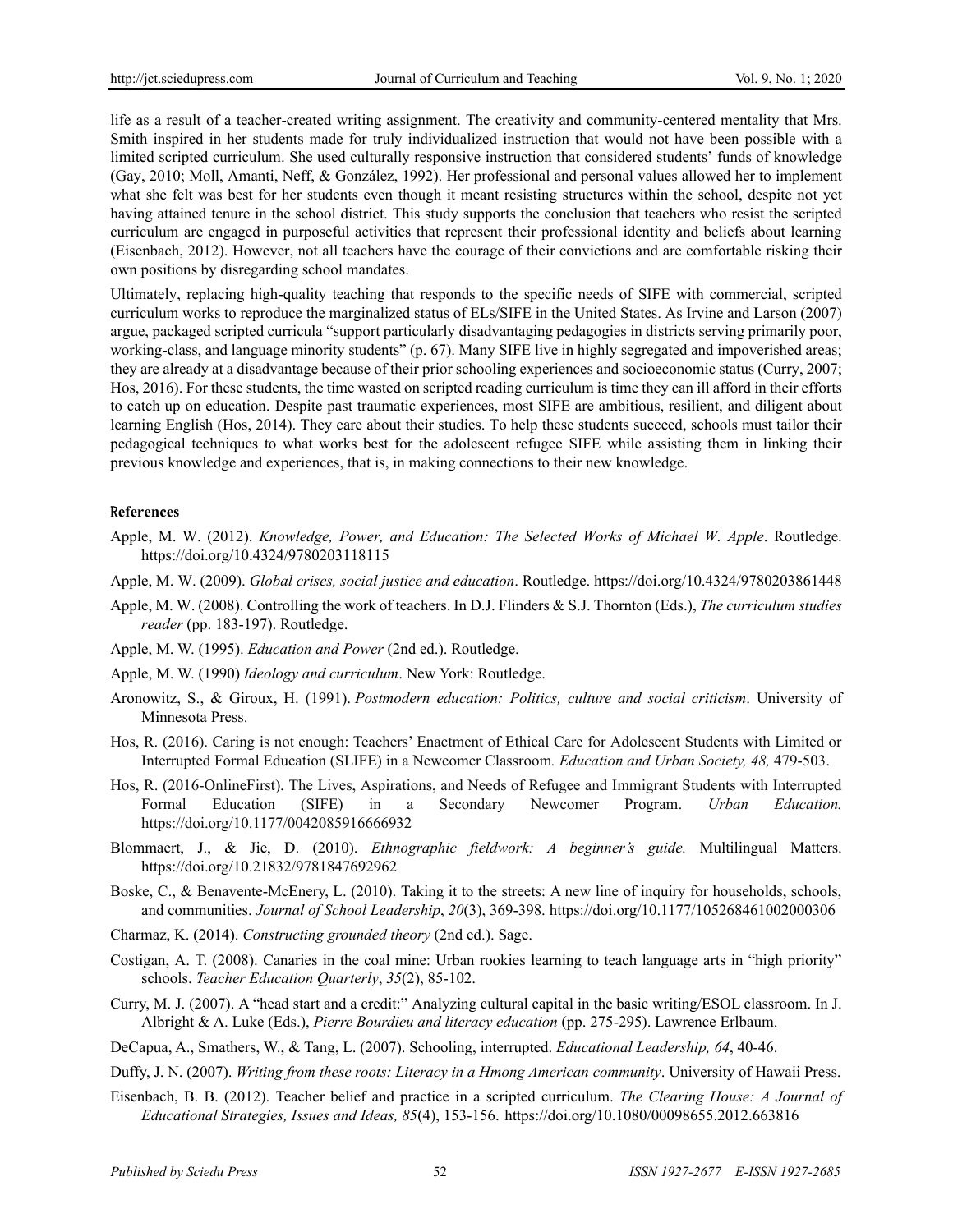- Freeman, E. (2005). No Child Left Behind and the denigration of race. *Equity and Excellence in Education, 38*, 190-199. https://doi.org/10.1080/10665680591002560
- Gándara, P., Maxwell-Jolly, J., & Rumberger, R. (2008). *Resource needs for English learners: Getting down to policy recommendations*. University of California Santa Barbara: Linguistic Minority Research Institute.
- Gay, G. (2010). *Culturally responsive teaching: Theory, research, and practice* (2nd ed.). Teachers College Press.
- Gee, J. P. (2008). *Social linguistics and literacies: Ideologies in discourses.* Routledge. https://doi.org/10.4324/9780203944806
- Giouroukakis, V., & Honigsfeld, A. (2010). High-stakes testing and English Language Learners: Using Culturally and Linguistically Responsive Literacy Practices in the High School English Classroom. *TESOL Journal, 1*(4), 470-499. https://doi.org/10.5054/tj.2010.240193
- Giroux, H. A. (2000). *Stealing innocence: Corporate culture's war on children.* Palgrave. https://doi.org/10.1007/978-1-137-10916-3
- González, N., Moll, L. C., & Amanti, C. (Eds.). (2013). *Funds of knowledge: Theorizing practices in households, communities, and classrooms.* Routledge.
- Harper, C. A., deJong, E. J., & Platt, E. J. (2008). Marginalizing English as a second language teacher expertise: The exclusionary consequence of No Child Left Behind. *Language Policy, 7,* 267-284. https://doi.org/10.1007/s10993-008-9102-y
- Hefflin, B. R. (2002). Learning to develop culturally relevant pedagogy: A lesson about cornrowed lives*. Urban Review, 34*, 231-250. https://doi.org/10.1023/A:1020603323594
- Howard, T. C. (2010). *Why race and culture matter in schools: Closing the achievement gap in America's classrooms*. Teachers College Press.
- Hursh, D. (2008). *High-stakes testing and the decline of teaching and learning: The real crisis in education.* Rowman & Littlefield.
- Hutchinson, S. A. (1988). Education and grounded theory. In R.R. Sherman & R.B. Webb (Eds.), *Qualitative research in education: Focus and methods* (pp.123-40). Falmer.
- Irvine, P. D., & Larson, J. (2007). Literacy packages in practice: Constructing academic disadvantage. In J. Larson (Ed.), *Literacy as snake oil: Beyond the quick fix* (2nd ed.). (pp. 49-72). Lang.
- Krashen, S. D. (1982). *Principles and practice in second language acquisition*. Pergamon.
- Ladson-Billings, G. (1995). Toward a theory of culturally relevant pedagogy. *American Educational Research Journal, 32*(3), 465-491. https://doi.org/10.3102/00028312032003465
- Moll, L.C., Amanti, C., Neff, D., & González, N. (1992). Funds of knowledge for teaching: Using a qualitative approach to connect homes and classrooms. *Theory into Practice*, *31*(2), 132-141. https://doi.org/10.1080/00405849209543534
- National Center for Education Statistics. (2015). *Achievement gap narrows as high school graduation rates for minority students improve faster than rest of nation* [Press release]. Retrieved from http://www.ed.gov/news/press-releases/achievement-gap-narrows-high-schoolgraduation-ratesminority-students -improve-faster-restnation
- National Center for Education Statistics. (2019). English language learners in public schools. Retrieved from https://nces.ed.gov/programs/coe/indicator\_cgf.asp
- Nieto, S., & Bode, P. (2008). *Affirming diversity: The sociopolitical context of multicultural education* (5th ed.). Pearson Education, Inc.
- No Child Left Behind Act of 2001, Pub. L. No. 107-110, §115, Stat. 1425 (2002).
- Peck, S., & Serrano, A. M. (2002). *Open court and English language learners: Questions and strategies*. Paper presented at the Annual Meeting of the American Association for Applied Linguistics, Salt Lake City, UT, April, 6-9.
- Powell, R. (1997). Then the beauty emerges: A longitudinal case study of culturally relevant teaching. *Teaching and Teacher Education, 13*(5), 467-484. https://doi.org/10.1016/S0742-051X(96)00052-2
- Reeves, J. (2010). Teacher learning by script. *Language Teaching Research, 14*(3), 241-258.